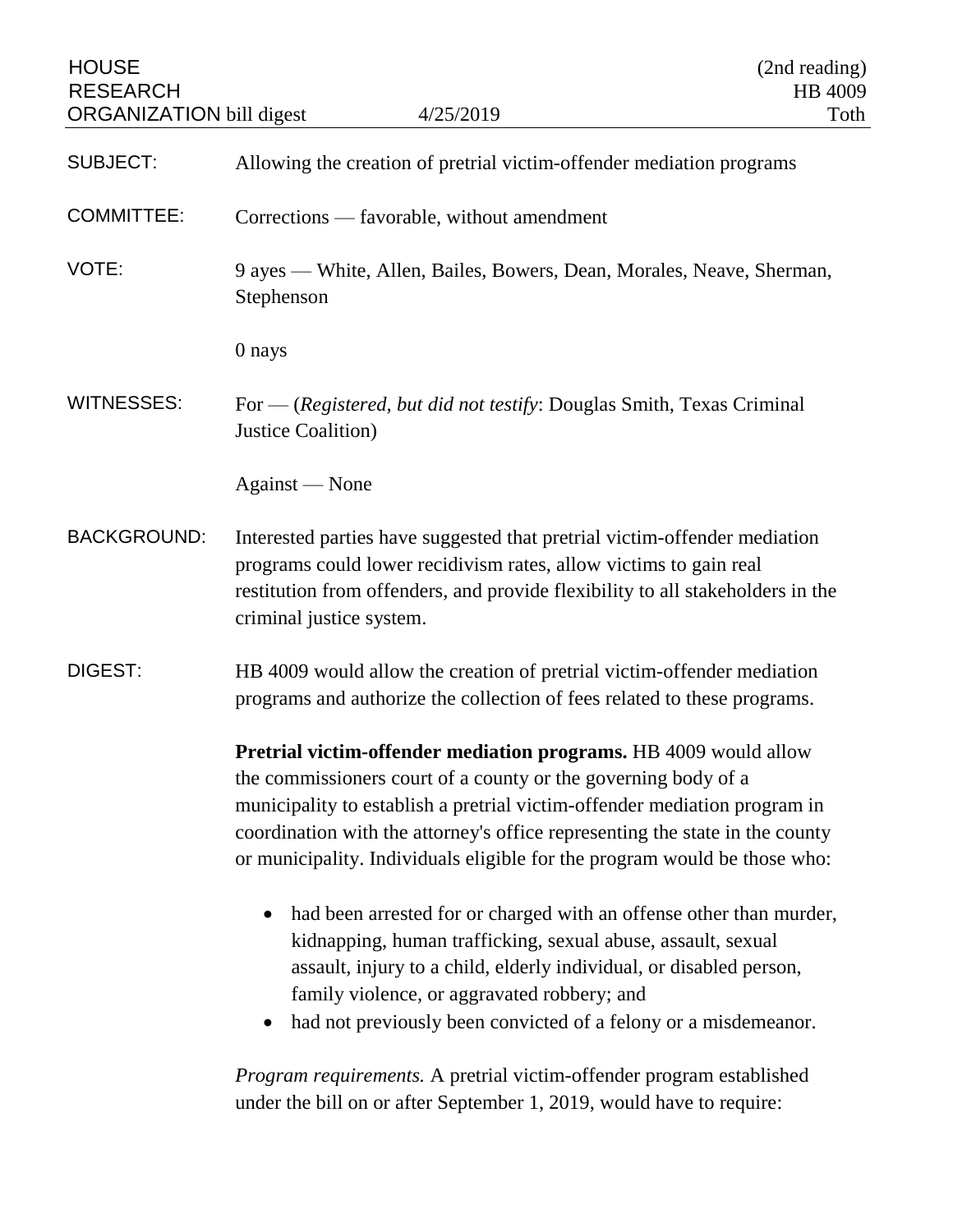- the designation of defendants eligible to participate in the program based on standards established by the bill and any applicable local standards;
- the attorney representing the state to consent to the referral of a defendant's matter to mediation;
- the consent of the victim to be obtained and documented; and
- the defendant to enter into a binding mediation agreement that required the defendant to take responsibility for the defendant's actions, which could include an apology by the defendant or require the defendant to pay restitution to the victim, perform community service, or both.

A court that implemented a pretrial victim-offender mediation program established before September 1, 2019, could apply the listed provisions in implementing the program.

*Rules.* A court implementing a mediation program could adopt rules necessary to implement or operate the program. The commissioners court of a county or governing body of a municipality that established a mediation program could allow, with the permission of the state's attorney, the referral of arrested persons eligible for the program who had not been formally charged and could adopt rules necessary to implement or operate the program and approve additional program requirements as recommended by the state's attorney.

*Communications.* All communications made in a pretrial victim-offender mediation program would be confidential and could not be introduced into evidence except in an open court proceeding instituted to determine the meaning of a mediation agreement.

*Compliance monitoring.* A program could require the staff of pretrial services departments and community supervision and corrections departments to assist in the monitoring of the defendant's compliance with a mediation agreement.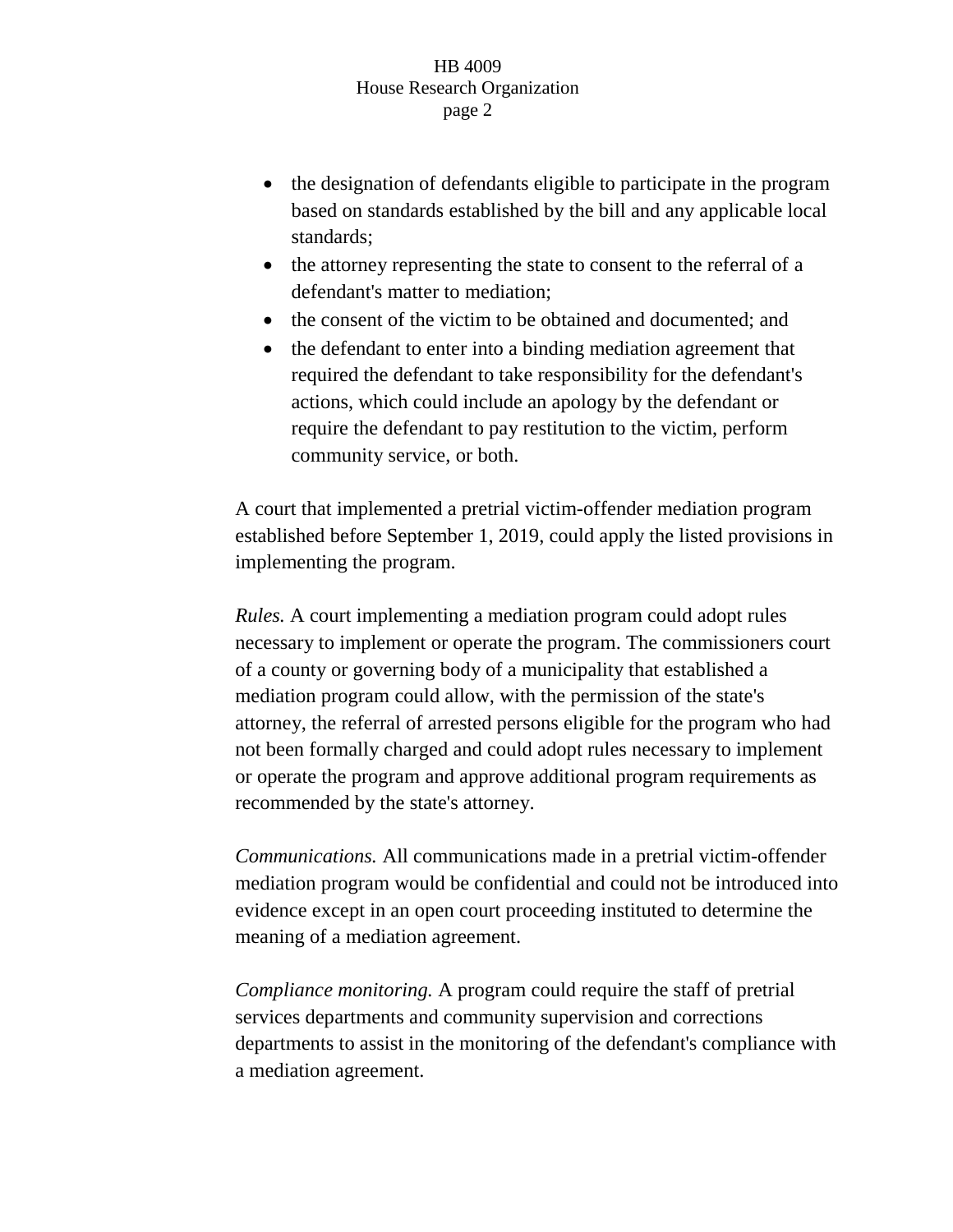*Authorized personnel.* A program could be conducted by a courtappointed mediator who completed training in dispute resolution or family dynamics and had completed training in criminal justice mediation, or by any other appropriate person designated by the court. Neither the state's attorney nor the defendant's attorney could serve as a mediator.

*Deferral of proceedings.* A court could defer the proceedings of a defendant who entered into a pretrial victim-offender mediator program without accepting a plea of guilty or nolo contendere or entering an adjudication of guilt. A defendant could not be required to enter a plea of guilty or nolo contendere in order to enter the program.

*Return to docket.* A case would have to be returned to the docket and proceed through the regular criminal justice system if a pretrial victimoffender mediation did not result in a mediation agreement, the defendant failed to fulfill the terms of the mediation agreement, or the mediator determined that the victim no longer wanted to participate or cooperate or that the mediation would be ineffective.

If a case was returned to the docket, the defendant would retain all rights the defendant possessed prior to entering the mediation program. The time spent by a defendant in a mediation program would be counted toward the determination of an applicable statute of limitation.

*Successful completion.* Following the successful completion of a mediation program by a defendant, the provision of notice to the state's attorney, and a hearing at which the court determined that a dismissal of any indictment or information charging the defendant with the offense would be in the best interest of justice, the court would dismiss the criminal action against the defendant.

The court or the state's attorney could extend the initial compliance period granted to the defendant. A court determination regarding the successful completion of a mediation agreement would be final and could not be appealed.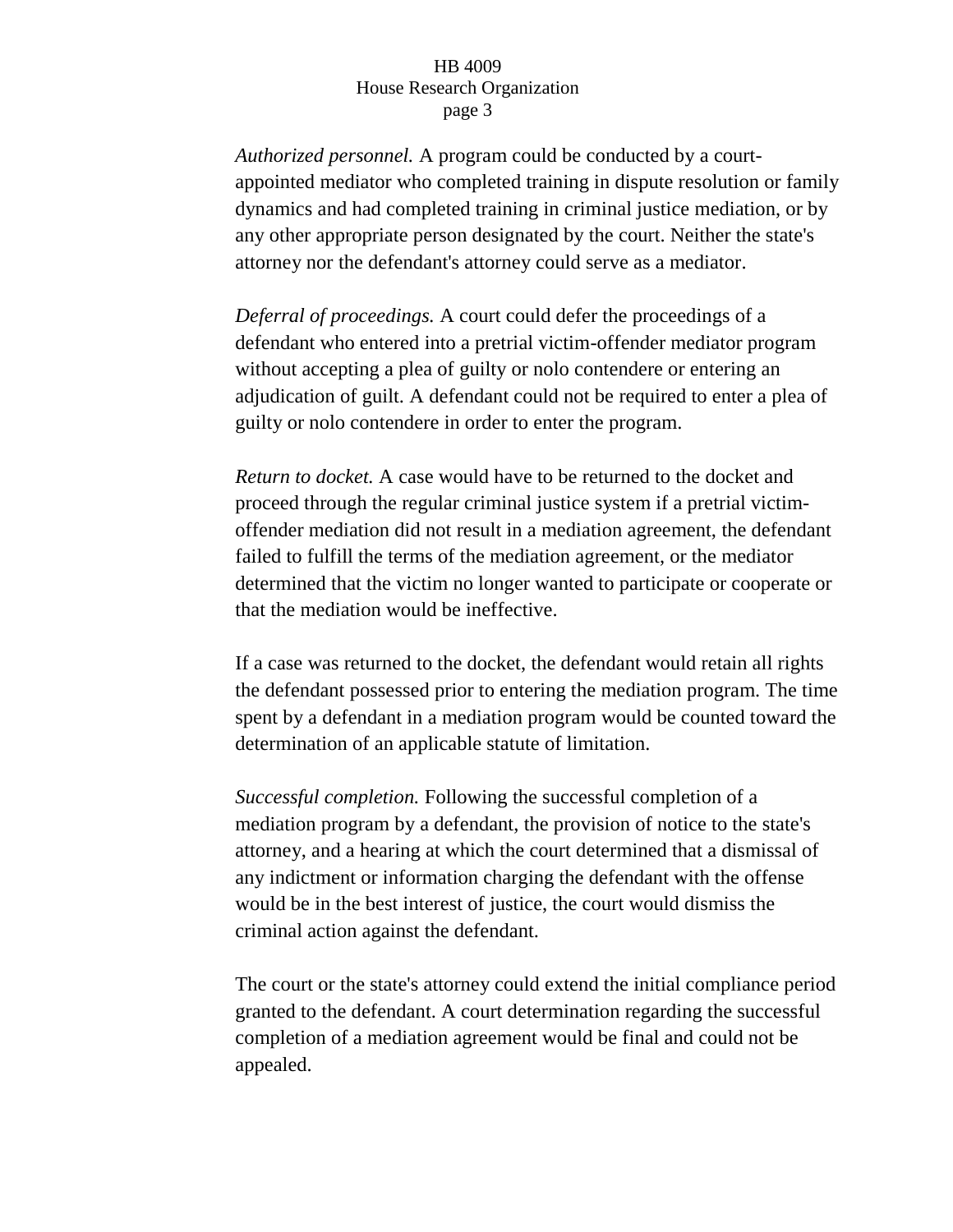*Nondisclosure of criminal history record.* If a defendant was not arrested or convicted of a subsequent felony or misdemeanor on or before the first anniversary of the completion of a mediation agreement, the court on the motion of the defendant would enter an order of nondisclosure of criminal history record information with respect to the defendant's arrest for the offense for which the defendant entered the program.

**Pretrial hearing.** The bill would allow a court that set a criminal case for a pretrial hearing to require the defendant and the defendant's attorney to appear before the court regardless of whether the defendant had been formally charged. A pretrial hearing could determine a motion to allow a defendant to enter a pretrial victim-offender mediation program.

**Mediation agreement.** A mediation agreement established under a mediation program would be in writing, signed by the defendant and the victim, and ratified by the state's attorney in the attorney's request for a court order to document and approve the mediation agreement for the record.

A mediation agreement could require testing, counseling, and treatment of the defendant to address alcohol abuse, abuse of controlled substances, mental health, anger management, or any service reasonably related to the charged offense. A mediation agreement would not be valid for more than one year after the date the agreement was ratified unless an extension was approved by the court and the state's attorney, and an agreement would not constitute a plea or legal admission of responsibility.

**Fees and notice.** A pretrial victim-offender mediation program established under this bill would collect a reasonable fee from defendants participating in the program to cover the costs of the program, including any required alcohol or controlled substance testing, counseling, or treatment. These fees could be paid on a deferred payment schedule at the discretion of the judge, magistrate, or program director administering the program. The fees would have to be based on the defendant's ability to pay and used only for purposes specific to the program.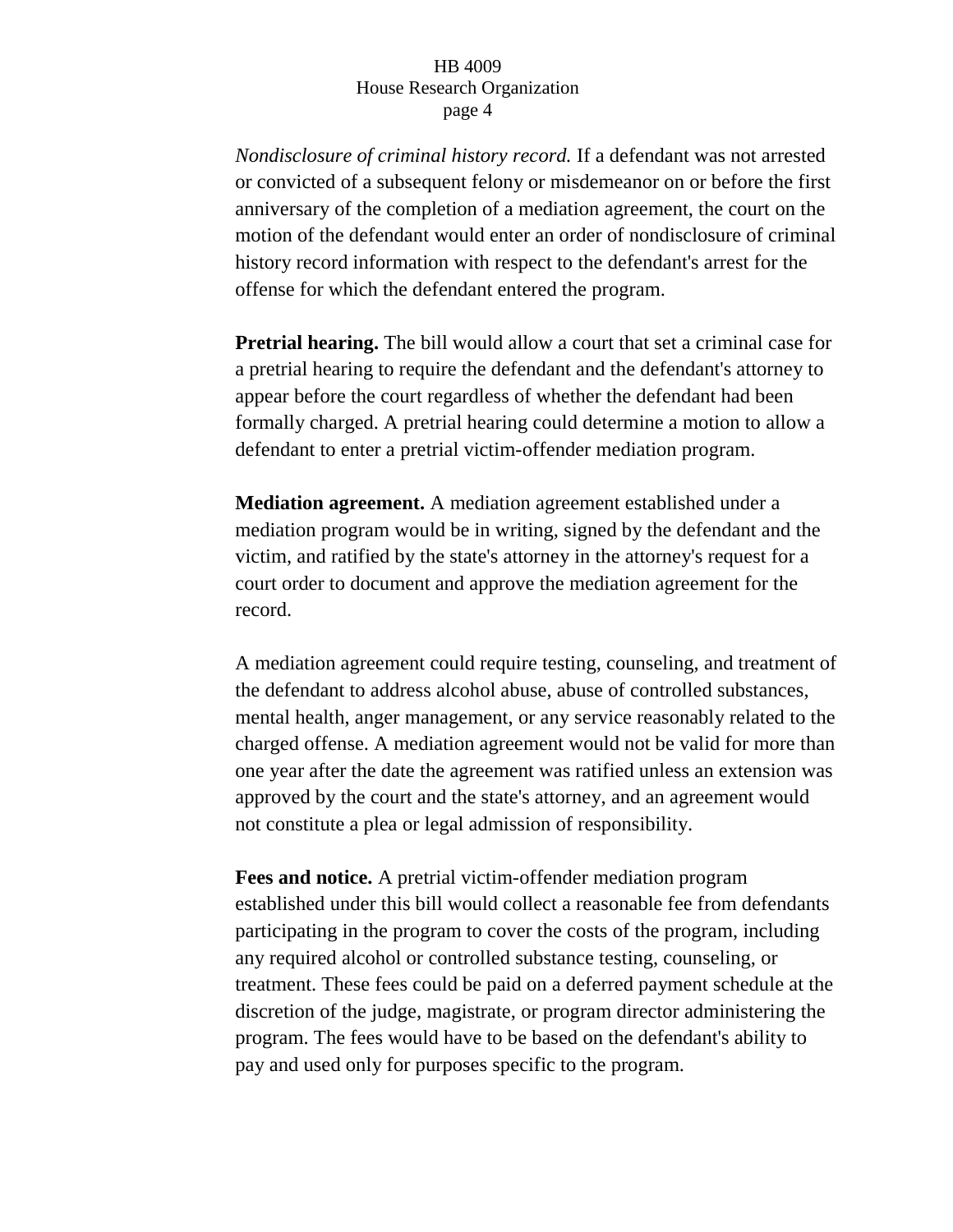The office of an attorney representing the state that participated in a pretrial victim-offender mediation program would have to notify the public by posting information about the program on the office's website.

**Court costs.** A defendant who participated in a pretrial victim-offender mediation program would pay \$15 in court costs as well as the program participation fee upon successful completion of the terms of the defendant's mediation agreement or on conviction.

The court clerk would collect the costs imposed under a mediation program, keep a separate record of money collected, and pay any money collected to the county or municipal treasurer or any other official who discharged similar duties. The money collected would be deposited in a county pre-trial victim-offender mediation program fund or municipal pretrial victim-offender mediation program, as appropriate. A county or municipality would use the money in the fund exclusively for the maintenance of the mediation program.

**Juvenile victim-offender mediation.** The Texas Juvenile Justice Board would establish by rule guidelines permitting victim-offender mediation programs to be implemented and administered by juvenile boards. A victim eligible under the bill's provisions would have the right to request victim-offender mediation, and each eligible victim would have to be notified of this right.

The Texas Juvenile Justice Department would monitor the success of victim-offender mediation programs administered by juvenile boards.

*Child participation.* Participation by a child in a mediation program would be strictly voluntary. If a child's case was forwarded to the office of a prosecuting attorney, the attorney would be required to consent to the mediation. If an agreement was not reached between the victim and the child, or if the child did not successfully complete the terms of the mediation agreement, the child's case would proceed in accordance with normal juvenile judicial proceedings.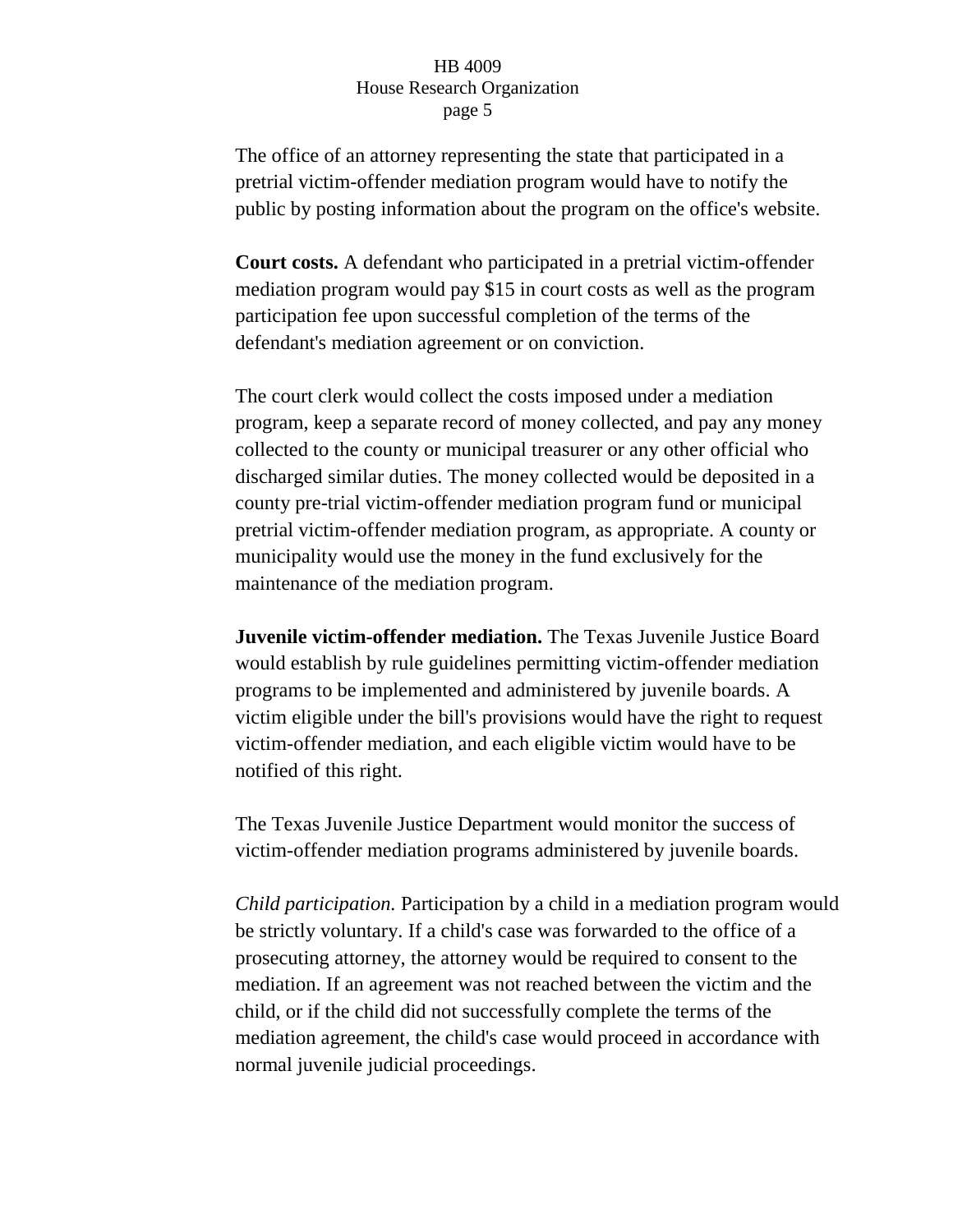**Sealing of records.** A juvenile court could order the sealing of records concerning a child alleged to have engaged in delinquent conduct or conduct indicating a need for supervision if the child successfully completed a victim-offender mediation program. The court could order the sealing of records immediately without a hearing or could hold a hearing to determine whether to seal the records.

If a court ordered the sealing of a child's records, a prosecuting attorney or juvenile probation department could maintain a separate record of the child's name and date of birth, the allegations against the child, and the date the child successfully completed the mediation program until the child's 17th birthday. The prosecuting attorney or juvenile probation department would be required to send the record to the court as soon as practicable after the child's 17th birthday to be added to the child's other sealed records.

**Legislative and local review.** The lieutenant governor and the House speaker could assign interim duties relating to the study, review, and evaluation of pretrial victim-offender mediation programs to the appropriate legislative committees. These committees could make recommendations to the Legislature regarding mediation programs.

The commissioners court of a county or governing body of a municipality could request an audit of a pretrial victim-offender mediation program's management, operations, finances, or accounting.

**Applicability.** The provisions relating to pretrial victim-offender mediation programs would apply to all defendants who entered such a program regardless of whether the defendant committed the offense before, on, or after the effective date of the bill.

The provisions relating to the collection of program costs from defendants would apply only to offenses committed on or after the effective date.

The provisions relating to the use of victim-offender mediation programs by juvenile boards would apply only to a mediation that occurred on or